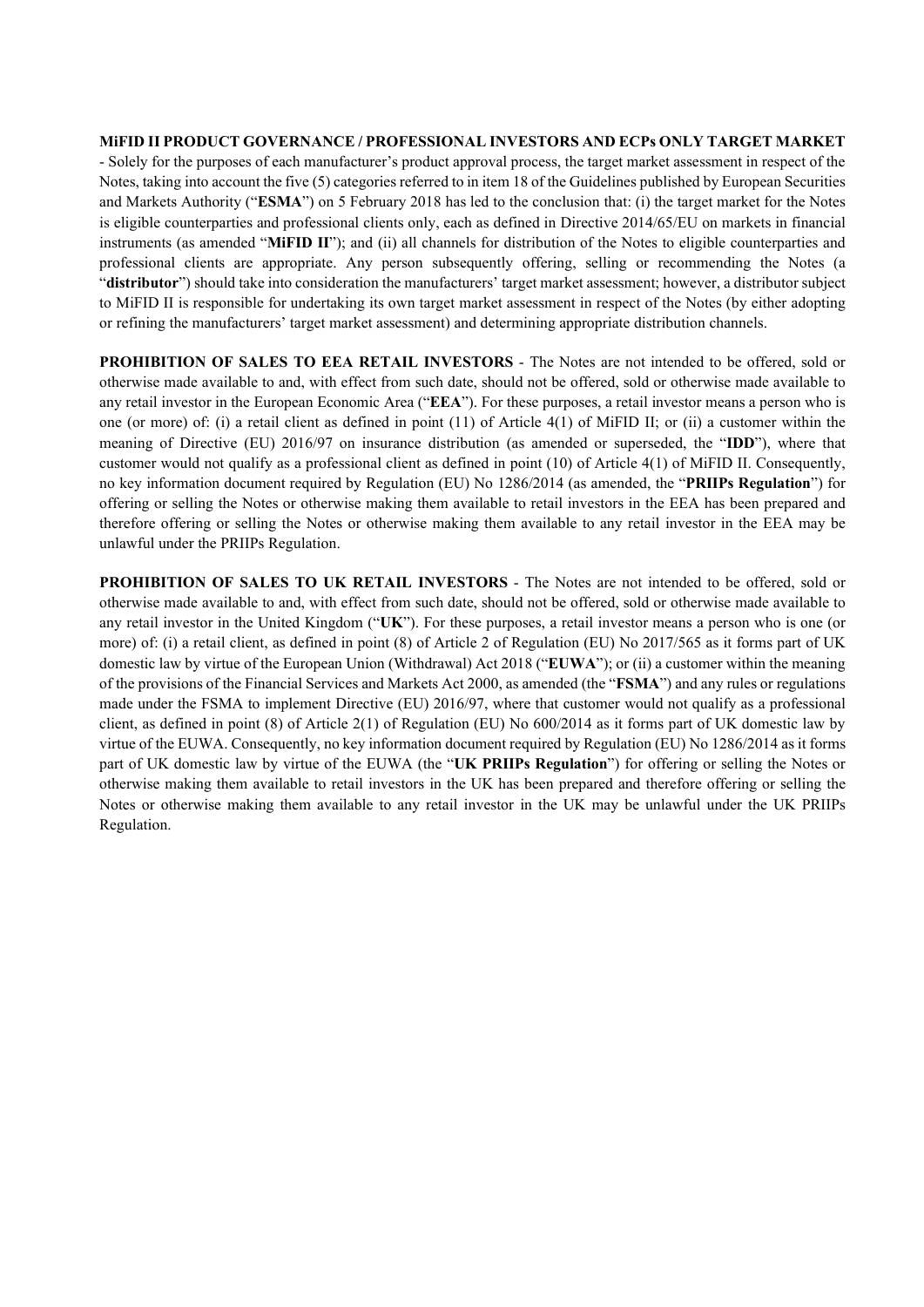

# **GECINA**

Issue of €500,000,000 0.875 per cent. Green Notes due 25 January 2033 under the €8,000,000,000 Euro Medium Term Note Programme

> Series No.: 21 Tranche No.: 1 Issue Price: 98.211 per cent.

### **BNP PARIBAS CRÉDIT AGRICOLE CIB CIC MARKET SOLUTIONS HSBC MEDIOBANCA SANTANDER CORPORATE & INVESTMENT BANKING SOCIETE GENERALE CORPORATE & INVESTMENT BANKING**

As Joint Lead Managers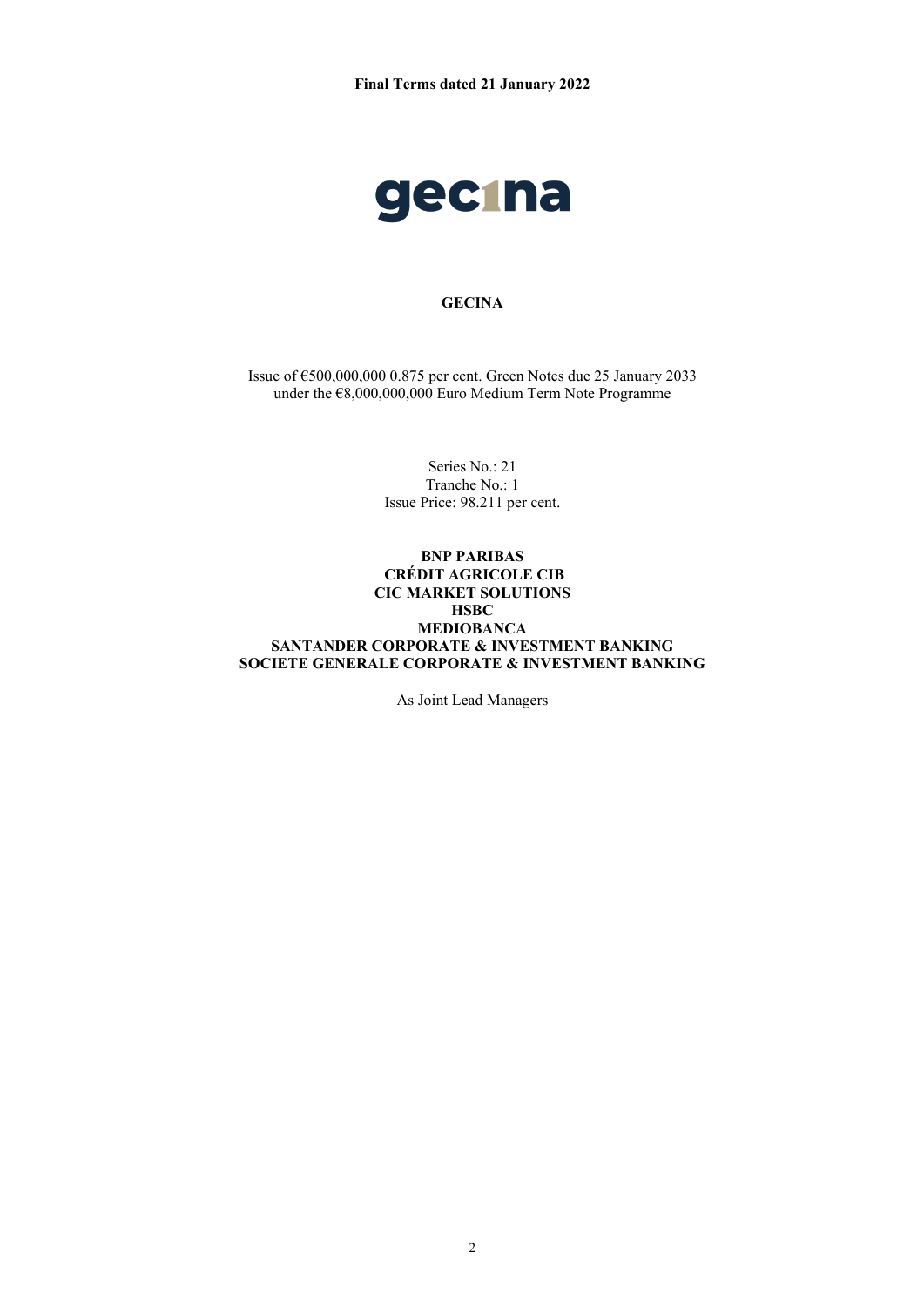#### **PART A – CONTRACTUAL TERMS**

Terms used herein shall be deemed to be defined as such for the purposes of the terms and conditions (the "**Conditions**") set forth in the Base Prospectus dated 18 June 2021 which received approval number 21-236 from the *Autorité des marchés financiers* ("**AMF**") in France on 18 June 2021 and the first supplement to the Base Prospectus dated 14 January 2022 which received approval number 22-014 from the AMF on 14 January 2022 which together constitute a base prospectus for the purposes of the Prospectus Regulation (together, the "**Base Prospectus**"). The expression "**Prospectus Regulation**" means Regulation (EU) 2017/1129 as amended. This document constitutes the Final Terms of the Notes described herein for the purposes of the Prospectus Regulation and must be read in conjunction with such Base Prospectus. Full information on the Issuer and the offer of the Notes is only available on the basis of the combination of these Final Terms and the Base Prospectus. The Base Prospectus (including any supplement hereto) is available for viewing on the websites of (a) the AMF [\(www.amf-france.org\)](http://www.amf-france.org/) and (b) the Issuer [\(www.gecina.fr\)](http://www.gecina.fr/).

| 1            | <b>Issuer:</b>                                                                                | Gecina                                                                                                                                                          |
|--------------|-----------------------------------------------------------------------------------------------|-----------------------------------------------------------------------------------------------------------------------------------------------------------------|
| $\mathbf{2}$ | (i) Series Number:                                                                            | 21                                                                                                                                                              |
|              | (ii) Tranche Number:                                                                          | 1                                                                                                                                                               |
|              | (iii) Date on which the Notes will be assimilated<br>(assimilables) and form a single Series: | Not Applicable                                                                                                                                                  |
| 3            | <b>Specified Currency or Currencies:</b>                                                      | Euro                                                                                                                                                            |
| 4            | <b>Aggregate Nominal Amount of Notes:</b>                                                     |                                                                                                                                                                 |
|              | (i) Series:                                                                                   | €500,000,000                                                                                                                                                    |
|              | (ii) Tranche:                                                                                 | €500,000,000                                                                                                                                                    |
| 5            | <b>Issue Price:</b>                                                                           | 98.211 per cent. of the Aggregate Nominal Amount                                                                                                                |
| 6            | <b>Specified Denomination(s):</b>                                                             | €100,000                                                                                                                                                        |
| 7            | (i) Issue Date:                                                                               | 25 January 2022                                                                                                                                                 |
|              | (ii) Interest Commencement Date:                                                              | <b>Issue Date</b>                                                                                                                                               |
| 8            | <b>Maturity Date:</b>                                                                         | 25 January 2033                                                                                                                                                 |
| 9            | <b>Interest Basis:</b>                                                                        | 0.875 per cent Fixed Rate<br>(further particulars specified below)                                                                                              |
| 10           | <b>Redemption/Payment Basis:</b>                                                              | Subject to any purchase and cancellation or early<br>redemption, the Notes will be redeemed on the<br>Maturity Date at 100 per cent. of their nominal<br>amount |
| 11           | <b>Change of Interest Basis:</b>                                                              | Not Applicable                                                                                                                                                  |
| 12           | <b>Put/Call Options:</b>                                                                      | Make-Whole Redemption                                                                                                                                           |
|              |                                                                                               | Residual Maturity Call Option                                                                                                                                   |
|              |                                                                                               | <b>Restructuring Put Option</b>                                                                                                                                 |
|              |                                                                                               | Clean-up Call Option                                                                                                                                            |
|              |                                                                                               | (further particulars specified below in items                                                                                                                   |

21/22/23 and 24)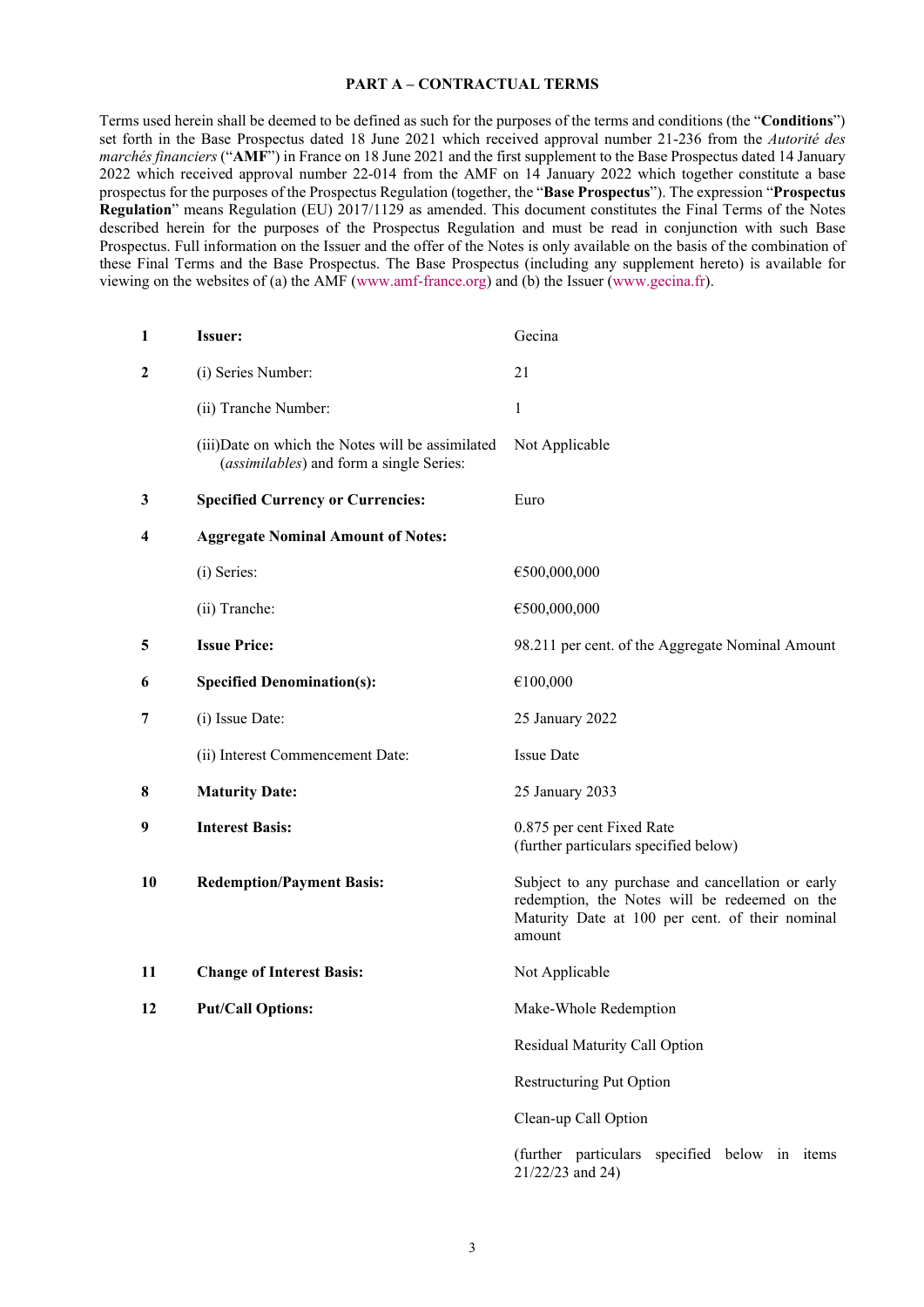| 13                                |                                                  | (i) Status of the Notes:                                                 | <b>Unsubordinated Notes</b>                                                                                                                                                                              |  |
|-----------------------------------|--------------------------------------------------|--------------------------------------------------------------------------|----------------------------------------------------------------------------------------------------------------------------------------------------------------------------------------------------------|--|
|                                   |                                                  | (ii) Dates of the corporate authorisations for<br>issuance of the Notes: | Resolutions of the Board of Directors (Conseil<br>d'Administration) of the Issuer dated 18 February<br>2021 and decision of Mrs. Méka Brunel, Directrice<br>Générale of the Issuer dated 19 January 2022 |  |
| 14                                |                                                  | <b>Method of distribution:</b>                                           | Syndicated                                                                                                                                                                                               |  |
|                                   | PROVISIONS RELATING TO INTEREST (IF ANY) PAYABLE |                                                                          |                                                                                                                                                                                                          |  |
| 15                                | <b>Fixed Rate Note Provisions:</b>               |                                                                          | Applicable                                                                                                                                                                                               |  |
|                                   | (i)                                              | Rate of Interest:                                                        | 0.875 per cent. per annum payable annually in<br>arrears                                                                                                                                                 |  |
|                                   | (ii)                                             | <b>Interest Payment Dates:</b>                                           | 25 January in each year starting on 25 January 2023<br>and ending on the Maturity Date, not adjusted                                                                                                     |  |
|                                   | (iii)                                            | Fixed Coupon Amount:                                                     | €875 per Note of €100,000 Specified Denomination                                                                                                                                                         |  |
|                                   | (iv)                                             | Broken Amount(s):                                                        | Not Applicable                                                                                                                                                                                           |  |
|                                   | (v)                                              | Day Count Fraction:                                                      | Actual/Actual-ICMA                                                                                                                                                                                       |  |
|                                   | (vi)                                             | Determination Date:                                                      | 25 January in each year                                                                                                                                                                                  |  |
| 16                                |                                                  | <b>Floating Rate Note Provisions:</b>                                    | Not Applicable                                                                                                                                                                                           |  |
| 17                                |                                                  | <b>Inverse Floating Rate Notes Provisions:</b>                           | Not Applicable                                                                                                                                                                                           |  |
| 18                                |                                                  | <b>Zero Coupon Note Provisions:</b>                                      | Not Applicable                                                                                                                                                                                           |  |
| PROVISIONS RELATING TO REDEMPTION |                                                  |                                                                          |                                                                                                                                                                                                          |  |
| 19                                | <b>Call Option:</b>                              |                                                                          | Not Applicable                                                                                                                                                                                           |  |
| 20                                | <b>Put Option:</b>                               |                                                                          | Not Applicable                                                                                                                                                                                           |  |
| 21                                |                                                  | <b>Make-Whole Redemption:</b>                                            | Applicable                                                                                                                                                                                               |  |
|                                   | (Condition 6(d))                                 |                                                                          |                                                                                                                                                                                                          |  |
|                                   | (i)                                              | Notice period:                                                           | As per Condition $6(d)$                                                                                                                                                                                  |  |
|                                   | (ii)                                             | Reference Security:                                                      | The<br>French<br>government<br>bond<br><i>(obligations</i><br>assimilables du Trésor - OAT), 0.000 per cent. due<br>25 November 2031 (ISIN: FR0014002WK3)                                                |  |
|                                   | (iii)                                            | Reference Dealers:                                                       | As per Condition $6(d)$                                                                                                                                                                                  |  |
|                                   | (iv)                                             | Similar Security:                                                        | Determined by the Calculation Agent as per<br>Condition 6(d)                                                                                                                                             |  |
|                                   | (v)                                              | Redemption Margin:                                                       | 0.15 per cent. <i>per annum</i>                                                                                                                                                                          |  |
| 22                                |                                                  | <b>Residual Maturity Call Option:</b>                                    | Applicable                                                                                                                                                                                               |  |
|                                   | (Condition $6(e)$ )                              |                                                                          |                                                                                                                                                                                                          |  |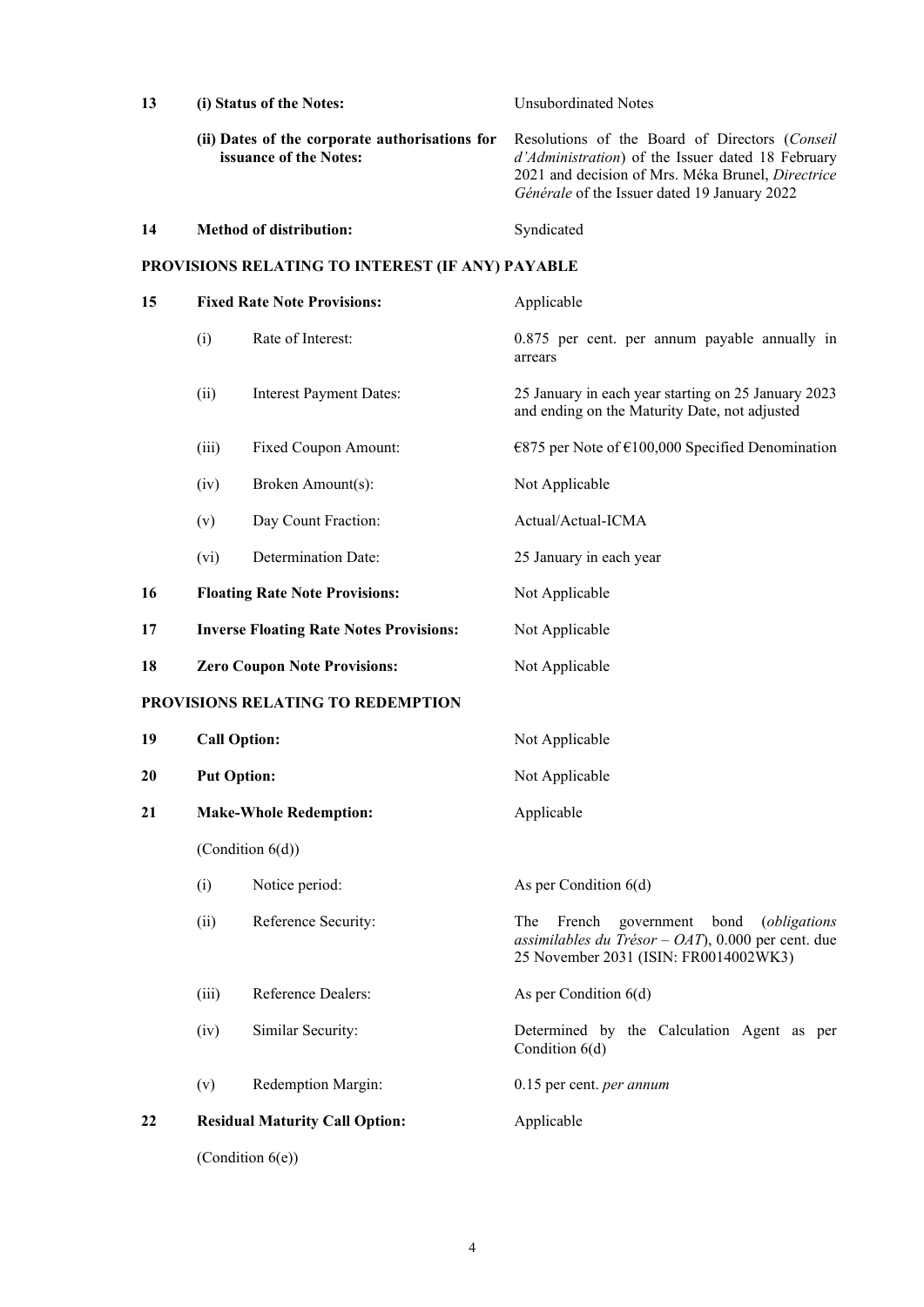|                                                   | (i)                             | Residual Maturity Call Option Date:                                                                                                                                                          | 25 October 2032                                                            |
|---------------------------------------------------|---------------------------------|----------------------------------------------------------------------------------------------------------------------------------------------------------------------------------------------|----------------------------------------------------------------------------|
|                                                   | (ii)                            | Notice period:                                                                                                                                                                               | As per Condition $6(e)$                                                    |
| 23                                                |                                 | <b>Restructuring Put Option:</b>                                                                                                                                                             | Applicable                                                                 |
| 24                                                |                                 | <b>Clean-up Call Option:</b>                                                                                                                                                                 | Applicable                                                                 |
|                                                   |                                 | (Condition $6(j)$ )                                                                                                                                                                          |                                                                            |
| 25                                                |                                 | <b>Final Redemption Amount of each Note:</b>                                                                                                                                                 | €100,000<br>Note of $\epsilon$ 100,000<br>Specified<br>per<br>Denomination |
| 26                                                | <b>Early Redemption Amount:</b> |                                                                                                                                                                                              |                                                                            |
|                                                   | (i)                             | Early Redemption Amount(s) of each<br>Note payable on redemption for<br>taxation reasons (Condition $6(i)$ ), for<br>illegality (Condition $6(m)$ ) or on event<br>of default (Condition 9): | €100,000<br>Note<br>of $€100,000$<br>Specified<br>per<br>Denomination      |
|                                                   | (ii)                            | Redemption for taxation reasons<br>permitted on days other than Interest<br>payment Dates (Condition 6(i)):                                                                                  | Yes                                                                        |
|                                                   | (iii)                           | Unmatured Coupons to become void<br>upon early redemption (Materialised<br>Notes only (Condition $7(f))$ ):                                                                                  | Not Applicable                                                             |
| <b>GENERAL PROVISIONS APPLICABLE TO THE NOTES</b> |                                 |                                                                                                                                                                                              |                                                                            |
|                                                   |                                 |                                                                                                                                                                                              |                                                                            |
| 27                                                |                                 | <b>Form of Notes:</b>                                                                                                                                                                        | <b>Dematerialised Notes</b>                                                |
|                                                   | (i)                             | Form of Dematerialised Notes:                                                                                                                                                                | Bearer dematerialised form (au porteur)                                    |
|                                                   | (ii)                            | Registration Agent:                                                                                                                                                                          | Not Applicable                                                             |
|                                                   | (iii)                           | Temporary Global Certificate:                                                                                                                                                                | Not Applicable                                                             |
| 28                                                |                                 | Financial Centre(s) for the purpose of<br>Condition 7(h):                                                                                                                                    | TARGET <sub>2</sub>                                                        |
| 29                                                |                                 | Talons for future Coupons or Receipts to be<br>attached to Definitive Materialised Notes<br>(and dates on which such Talons mature):                                                         | Not Applicable                                                             |
| 30                                                |                                 | <b>Details relating to Instalment Notes:</b>                                                                                                                                                 | Not Applicable                                                             |
| 31                                                |                                 | Redenomination,<br>renominalisation<br>and<br>reconventioning provisions:                                                                                                                    | Not Applicable                                                             |
| 32                                                |                                 | <b>Consolidation provisions:</b>                                                                                                                                                             | Not Applicable                                                             |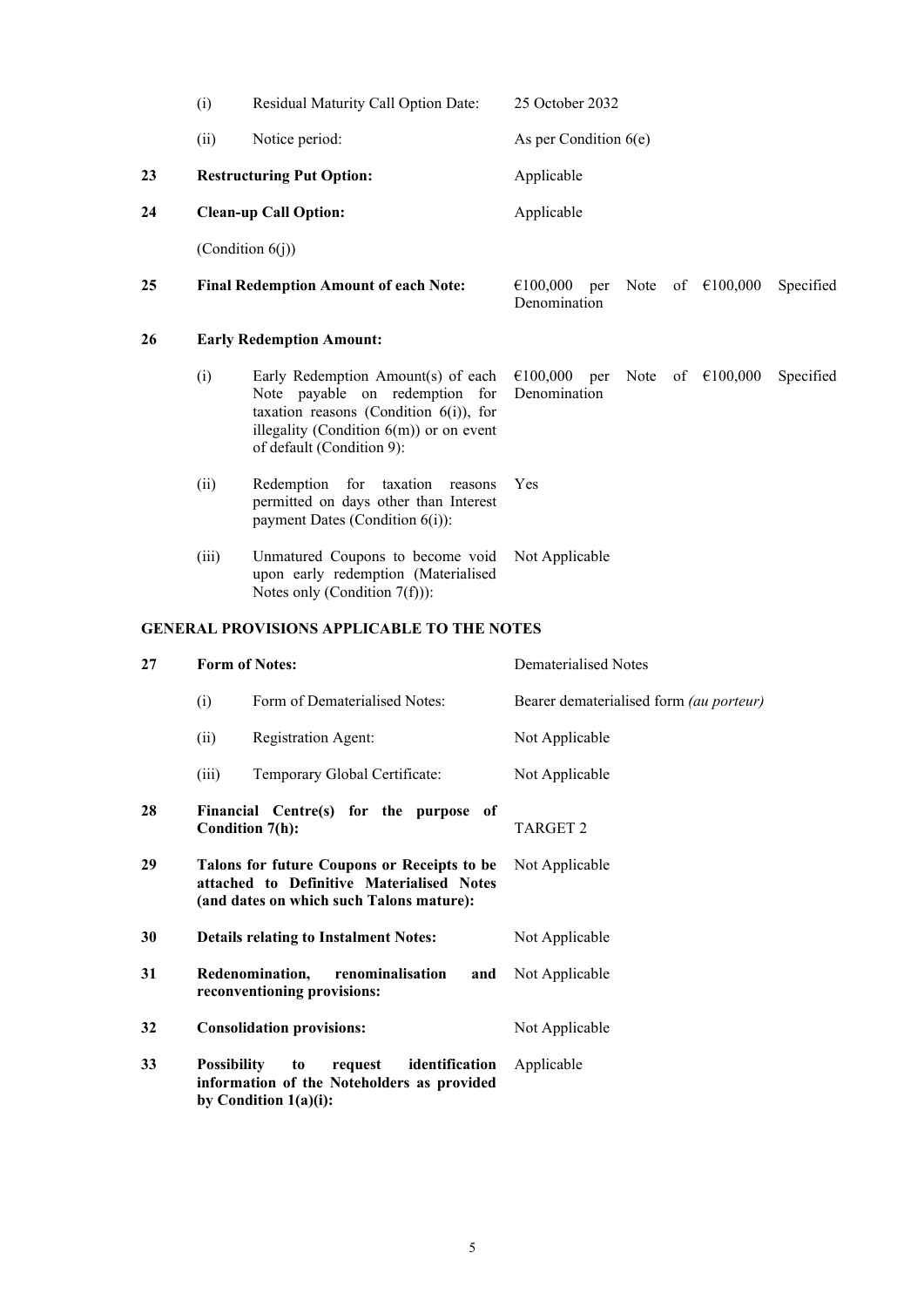**34** *Masse*: Manuel **Masse:** Name and address of the Representative: MASSQUOTE S.A.S.U. RCS 529 065 880 Nanterre 33, rue Anna Jacquin 92100 Boulogne Billancourt France Represented by its Chairman

> The Representative will be entitled to a remuneration of €450 (VAT excluded) per year, payable on each Interest Payment Date with the first payment at the Issue Date.

> The Representative will exercise its duty until its dissolution, resignation or termination of its duty by a general assembly of Noteholders or until it becomes unable to act. Its appointment shall automatically cease on the Maturity Date, or total redemption prior to the Maturity Date.

#### **PURPOSE OF FINAL TERMS**

These Final Terms comprise the final terms required for issue and admission to trading on Euronext Paris of the Notes described herein pursuant to the €8,000,000,000 Euro Medium Term Note Programme of Gecina.

#### **RESPONSIBILITY**

The Issuer accepts responsibility for the information contained in these Final Terms.

Signed on behalf of the Issuer:

By: ................................... Duly authorised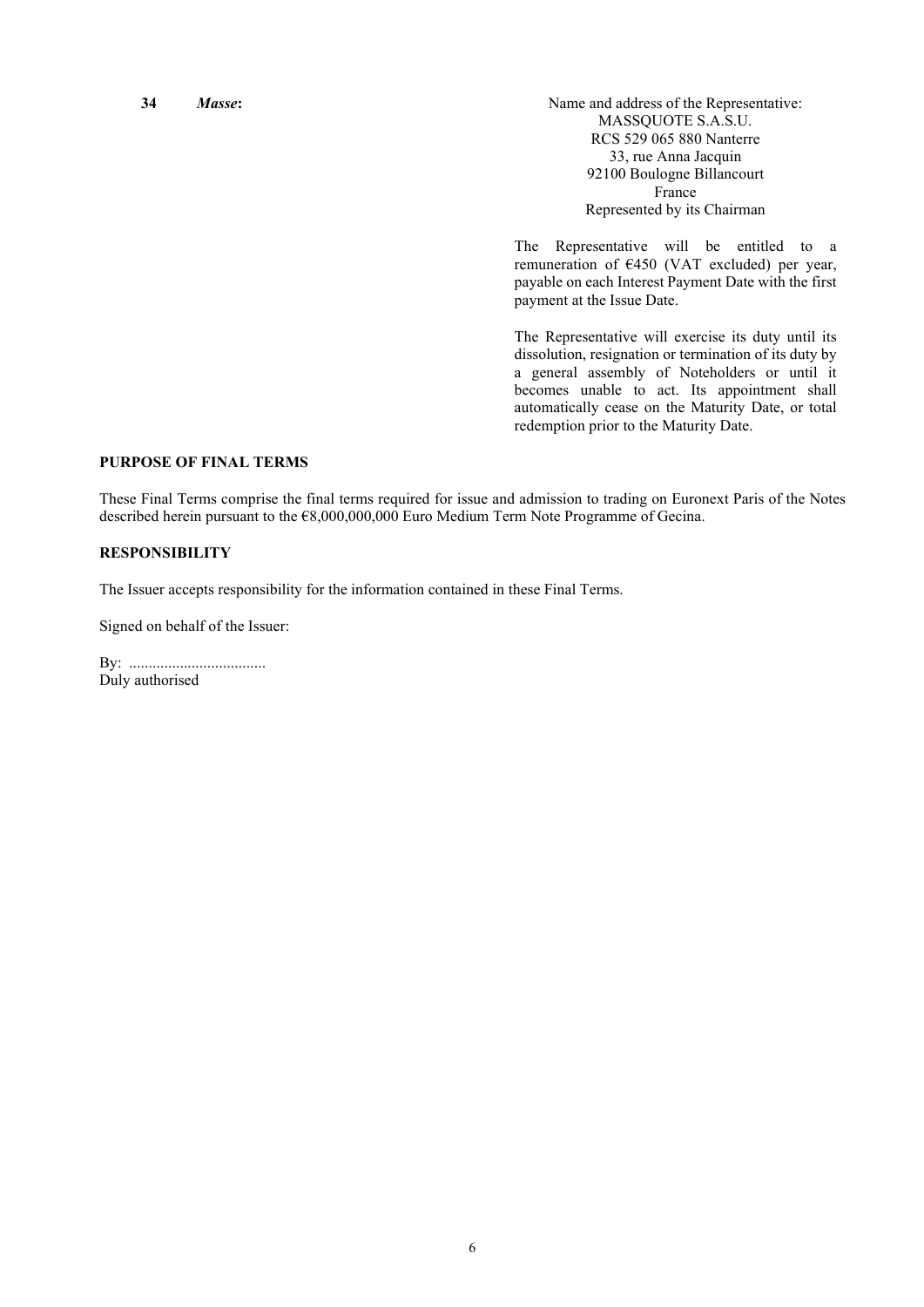# **PART B – OTHER INFORMATION**

#### **1 LISTING / ADMISSION TO TRADING**

|   | (i)            | $Listing(s)$ :                                                | <b>Euronext Paris</b>                                                                                                                                                                                                                                                                                                                                                                                                                                                                                |
|---|----------------|---------------------------------------------------------------|------------------------------------------------------------------------------------------------------------------------------------------------------------------------------------------------------------------------------------------------------------------------------------------------------------------------------------------------------------------------------------------------------------------------------------------------------------------------------------------------------|
|   | (ii)           | Admission to trading:                                         | Application has been made by the Issuer (or on its behalf)<br>for the Notes to be admitted to trading on Euronext Paris<br>with effect from 25 January 2022.                                                                                                                                                                                                                                                                                                                                         |
|   | (iii)          | Estimate of total expenses related to<br>admission to trading | €8,900                                                                                                                                                                                                                                                                                                                                                                                                                                                                                               |
| 2 | <b>RATINGS</b> |                                                               |                                                                                                                                                                                                                                                                                                                                                                                                                                                                                                      |
|   | Ratings:       |                                                               | The Notes to be issued have been rated:                                                                                                                                                                                                                                                                                                                                                                                                                                                              |
|   |                |                                                               | $S\&P: A-$                                                                                                                                                                                                                                                                                                                                                                                                                                                                                           |
|   |                |                                                               | Moody's: A3                                                                                                                                                                                                                                                                                                                                                                                                                                                                                          |
|   |                |                                                               | Each of S&P Global Ratings Europe Limited ("S&P"),<br>and Moody's Investors Service (Nordics) ("Moody's") is<br>established in the European Union, is registered under<br>Regulation (EC) No 1060/2009, as amended (the "CRA<br>Regulation") and is included in the list of registered<br>credit rating agencies published by the European<br>Securities and Markets Authority on its website<br>(www.esma.europa.eu/supervision/credit-rating-<br>agencies/risk) in accordance with CRA Regulation. |
|   |                |                                                               | According to S&P's definitions, an obligation rated 'A' is<br>somewhat more susceptible to the adverse effects of<br>changes in circumstances and economic conditions than<br>obligations in higher-rated categories. However, the<br>obligor's capacity to meet its financial commitment on the<br>obligation is still strong. The addition of the minus (-) sign<br>shows relative standing within the major rating<br>categories.                                                                 |
|   |                |                                                               | According to Moody's' definitions, obligations rated 'A'                                                                                                                                                                                                                                                                                                                                                                                                                                             |

are judged to be upper-medium grade and are subject to low credit risk. The addition of the modifier 3 indicates a ranking in the lower end of that generic rating category.

# **3 INTERESTS OF NATURAL AND LEGAL PERSONS INVOLVED IN THE ISSUE**

"Save for any fees payable to the Joint Lead Managers in connection with the Issue of the Notes, so far as the Issuer is aware, no person involved in the offer of the Notes has an interest material to the offer. The Joint Lead Managers and their affiliates have engaged, and may in the future engage, in investment banking and/or commercial banking transactions with, and may perform other services for, the Issuer and its affiliates in the ordinary course of business."

#### **4 USE AND ESTIMATED NET AMOUNT OF THE PROCEEDS**

(i) Use of proceeds: The Notes constitute "Green Bonds" and an amount equivalent to the proceeds of the issue of such Notes will be allocated by the Issuer, to the financing or the refinancing of a portfolio of eligible green assets, as described in the Issuer's Green Bond Framework (as amended and supplemented), including, as the case may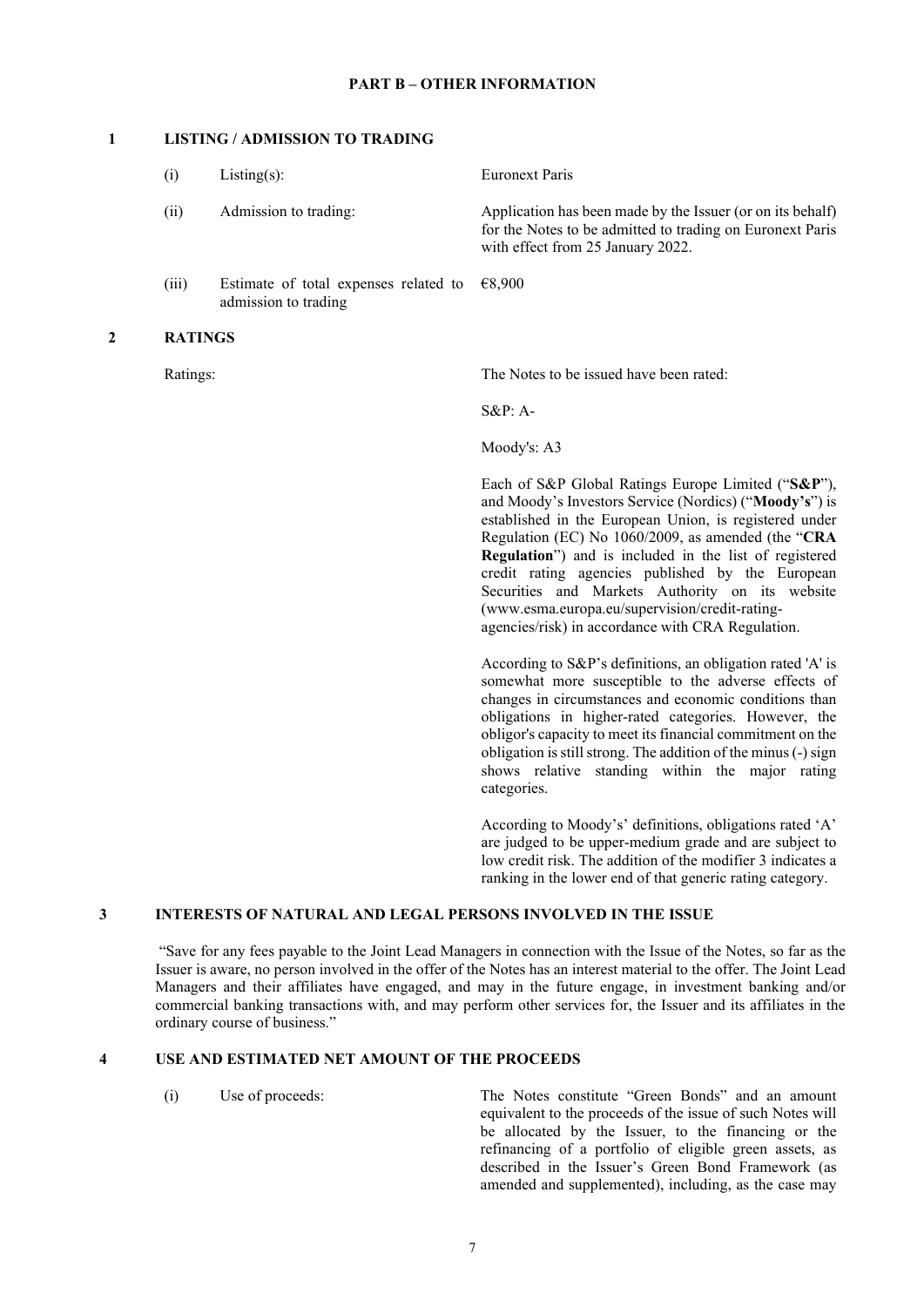be, the redemption or refinancing of outstanding green bonds.

The Issuer's Green Bond Framework received a second party opinion from ISS Corporate Solutions.

The Issuer's Green Bond Framework and the second party opinion are available on the Issuer's website [\(https://www.gecina.fr/en/investors/financing/debts\)](https://www.gecina.fr/en/investors/financing/debts).

(ii) Estimated net amount of proceeds:  $\epsilon$  489,205,000

# **5 FIXED RATE NOTES ONLY – YIELD**

Indication of yield: 1.048 per cent. per annum

The yield is calculated at the Issue Date on the basis of the Issue Price. It is not an indication of future yield.

#### **6 FLOATING RATE NOTES ONLY- INFORMATION ON FLOATING RATE NOTES**

Not Applicable

### **7 NOTES LINKED TO A BENCHMARK ONLY – BENCHMARK**

Not Applicable

# **8 OPERATIONAL INFORMATION**

| <b>ISIN</b> Code:                                                                                                                                                       |                                                    | FR0014007VP3                                                                                                      |
|-------------------------------------------------------------------------------------------------------------------------------------------------------------------------|----------------------------------------------------|-------------------------------------------------------------------------------------------------------------------|
| Common Code:                                                                                                                                                            |                                                    | 243645182                                                                                                         |
| Depositaries:                                                                                                                                                           |                                                    |                                                                                                                   |
| (i)                                                                                                                                                                     | Euroclear France to act as Central<br>Depositary   | Yes                                                                                                               |
| (ii)                                                                                                                                                                    | Common Depositary for Euroclear and<br>Clearstream | No                                                                                                                |
| Any clearing system(s) other than Euroclear and<br>and the relevant identification<br>Clearstream<br>$number(s)$ :                                                      |                                                    | Not Applicable                                                                                                    |
| Delivery:                                                                                                                                                               |                                                    | Delivery against payment                                                                                          |
|                                                                                                                                                                         | Names and addresses of initial Paying Agent(s):    | Société Générale Securities Services<br>32, avenue du Champs de Tir<br>CS 30812<br>44308 Nantes Cedex 3<br>France |
| Names and addresses of additional Paying<br>Agent $(s)$ (if any):                                                                                                       |                                                    | Not Applicable                                                                                                    |
| The aggregate principal amount of Notes issued<br>has been translated into Euro at the rate of<br>[currency] $\lceil \bullet \rceil$ per Euro 1.00, producing a sum of: |                                                    | Not Applicable                                                                                                    |